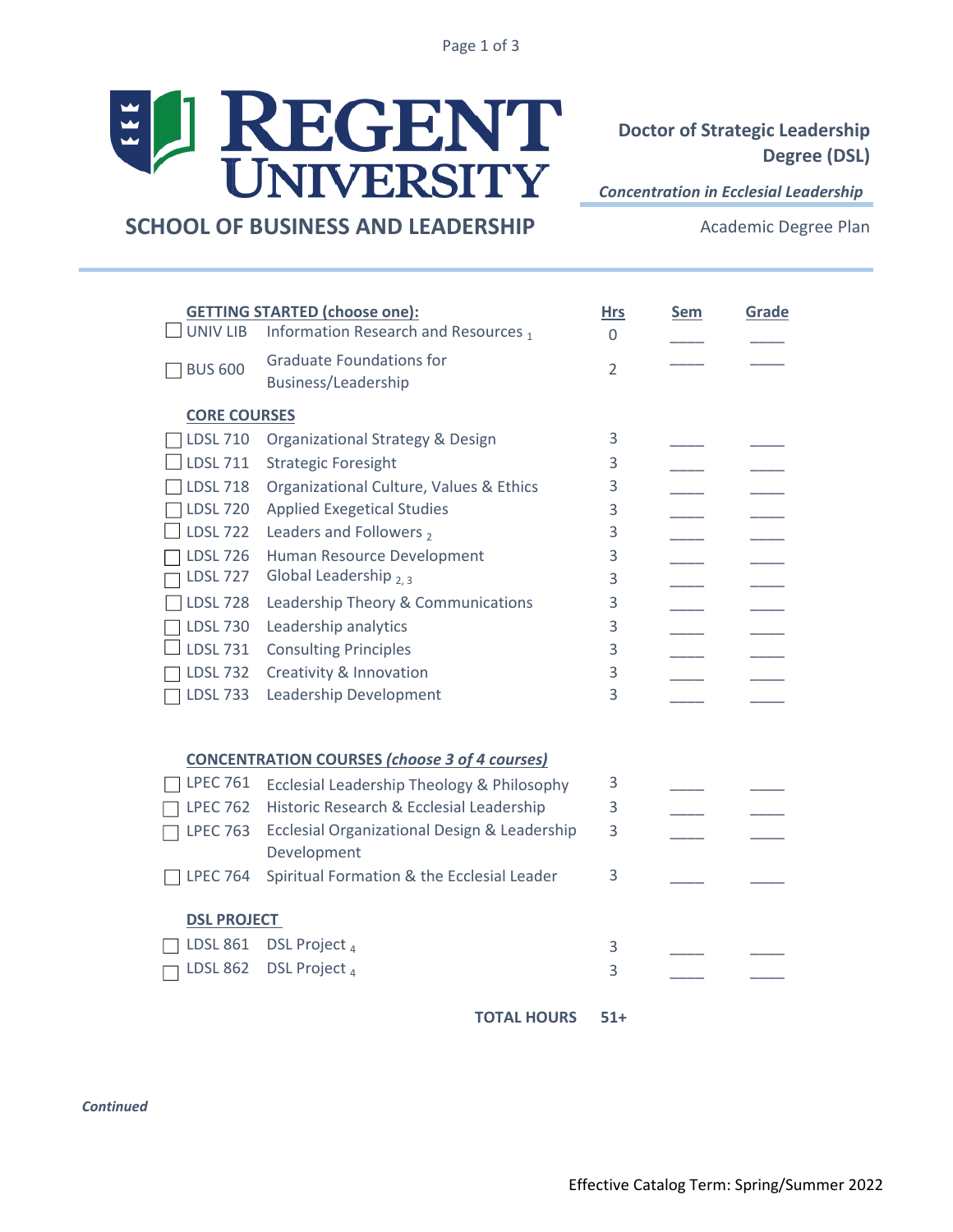Page 2 of 3

| <u>Program delivered omnie with some regulied late-to-late components.</u> |                                                           |  |  |  |
|----------------------------------------------------------------------------|-----------------------------------------------------------|--|--|--|
| <b>Graduation Requirements</b>                                             | <b>Notes</b>                                              |  |  |  |
| Completion of all required coursework within 7 years.                      | BUS 600 Graduate Foundations for Business/Le              |  |  |  |
| Maintain a minimum cumulative GPA of 3.00.                                 | Information Research & Resources (0), as requir           |  |  |  |
| Completion of all required coursework (core and electives).                | <sub>2</sub> The DSL program includes two required reside |  |  |  |
| Completion of a minimum of 6 credit hours of the DSL Project.              | The first residency covers program orientation a          |  |  |  |
| Completion of all requirements associated with the DSL Project.            | course (UNIV LIB Information Research & Resou             |  |  |  |

Students must maintain **continuous enrollment** in the program during DSL Project phase.

## **Program delivered online with some required face-to-face components.**

eadership (2) or UNIV LIB ed upon admission.

**ncies** each covering 4 days. Ind guidelines, the library use course (UNIV LIB Information Research & Resources) as well as in-class instruction for the first two courses of the core curriculum. The second residency focuses on class instruction for the courses to be taken in the semester as well as doctoral program requirements such as the DSL Final Project.

3The following courses must be completed before students will be able to register for LDSL 727 and their second

residency: BUS 600/UNIV LIB, LDSL 710, 718, 720, 722, 728, 732

4 Prerequisites for LDSL 861 & LDSL 862 are successful completion of all DSL Core Courses.

If a student needs additional time to complete the DSL Project after registering and paying for 60 credit hours, the student then continues to register for LDSL 863 DSL Project (1) for each semester until the project is successfully completed and defended.

Regent University has the right to add to or change this worksheet. **This Degree Worksheet is an unofficial document.**